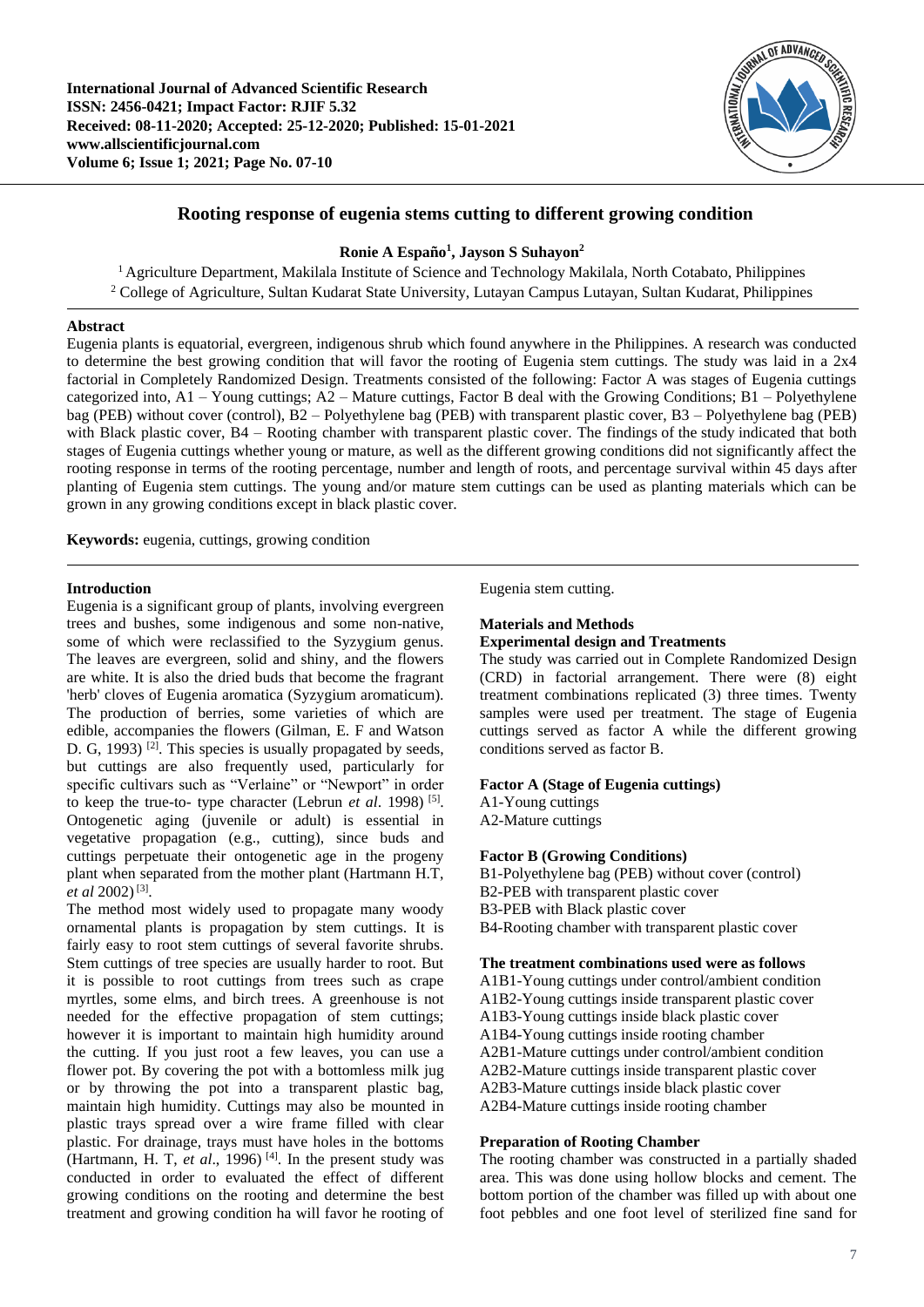better drainage. Then, it was filled up with one foot layer of the previously prepared soil media and this was covered with a transparent plastic sheet.

### **Preparation of Rooting Media**

The soil media were composed of garden soil and fine sand in 1:1 ration. The two media were mixed and sieved through a wire screen to have a degree of soil homogeneity. The mixed materials were sterilized by heat or baking method.

## **Bagging of Media**

For the vacuum treatments, the previously prepared soil medium was bagged using polyethylene bags with the dimension of 4x6 inches and was provided with 4 puncher holes at the basal portion to drain excess water during watering. For the rooting chamber, previously prepared soil media were filled up directly inside the chamber.

## **Preparation of Stem Cuttings**

Stem cuttings of Eugenia were selected and taken from healthy and damage-free mother plant. The selected stems were carefully and properly cut nine (9) cm long using pruning shear.

The cuttings used as samples were cut based on the stage of cuttings, young and mature cuttings. The shoot tips with at least three nodes were considered as young cuttings while the lower section of cuttings was considered as mature cuttings (Figure 1). The lower leaves were removed while the upper leaves were cut half.



**Fig 1:** a1-Young cuttings and a2-Mature cuttings

#### **Planting of Cuttings**

The previously prepared stem cuttings were inserted into the soil media at least 3 cm depth such that the first node was covered with the media. The media were pressed firmly to hold the cuttings in place. For chamber, cuttings were placed depending on the size of the rooting chamber.

### **Care and Maintenance of Cuttings**

Regular observation was done to make sure that the experiment was secured from any destructive animals or falling twigs since the experiment was placed under the shade of a tree.

## **Data Gathered**

**Rooting percentage:** The rooting percentage was determined at 45 days after planting. The percentage was computed using the formula:

Number of rooted cuttings  $\frac{1}{2}$  100 Rooting Percentage  $(\%) = \frac{\text{Number of rooted cuttings}}{\text{Total number of cuttings planted}}$ 

**Number of Roots:** The number of roots per cuttings was counted 45 days after planting. This was done by uprooting the cuttings and carefully washes in tap water during the termination of the study.

Length of Roots (cm): The length of roots was measured from the base of the cuttings to the tip of the longest roots during termination.

Percentage survival: Number of cuttings alive were counted during the termination. The percentage survival was determined using the formula:

Percentage Survival (
$$
\degree
$$
) =  $\frac{\text{Number of cuttings alive}}{\text{Total number of cuttings planted}} \times 100$ 

### **Statistical Data Analysis**

The data collected were analyzed using Analysis of Variance (ANOVA) technique. Means were separated using multiple means comparison technique.

# **Results and Discussions**

# **Rooting Percentage**

The rooting percentage of Eugenia stem cuttings as affected by different stages of cuttings showed no significant difference where the treatment means ranged from 1.25 % for the young cuttings to 2.09 % rooting for the mature cuttings (Table 1). Similarly, the rooting percentage of Eugenia stem cuttings as affected by different growing conditions showed no significant difference among treatments where the treatment means ranged from 0 to 4.17 %. Only numerical differences were noted wherein cuttings planted in PEB covered with transparent plastic cover had 4.17 % rooting percentage. Those cuttings planted in PEB without cover or under open condition had rooting percentage of 1.80 %, while those planted in the rooting chamber had 1.67 % rooting percentage. Numerically lower rooting percentage was noted in cuttings planted in PEB covered with black plastic cover with 0 % rooting percentage. Further observation also showed no significant interaction effects on the different types of cuttings and the different growing conditions on the rooting percentage of Eugenia stem cuttings. The result indicates that the different growing conditions used did not significantly influence the development of roots of both young and mature Eugenia stem cuttings. The result further implies that 45 days duration might be short enough for the root development of Eugenia stem cuttings. Poliquit1, D. & Ramos, A,. (2018) [7] observed that all cutting of Eugenia regeneration parameters and horticultural characteristics of parameters of planted regenerated cuttings significantly influenced by the interaction effect of rooting medium temperature manipulation and type of cuttings.

**Table 1:** Rooting percentage (%) of Eugenia stem cuttings as affected by different growing conditions at 45 days after planting.

| <b>Growing Condition</b>                       |      | Type of cuttings Mean <sup>ns</sup>      |      |
|------------------------------------------------|------|------------------------------------------|------|
|                                                |      | Young <sup>ns</sup> Mature <sup>ns</sup> |      |
| PEB without cover (control)                    | 00.0 | 1.67                                     | 0.84 |
| PEB with transparent plastic cover             | 3.33 | 5.00                                     | 4.17 |
| PEB with black plastic cover                   | 0.00 | 0.00                                     | 0.00 |
| Rooting chamber with transparent plastic cover | 1.67 | 1.67                                     | 1.67 |
| Mean <sup>ns</sup>                             | 1.25 | 2.09                                     |      |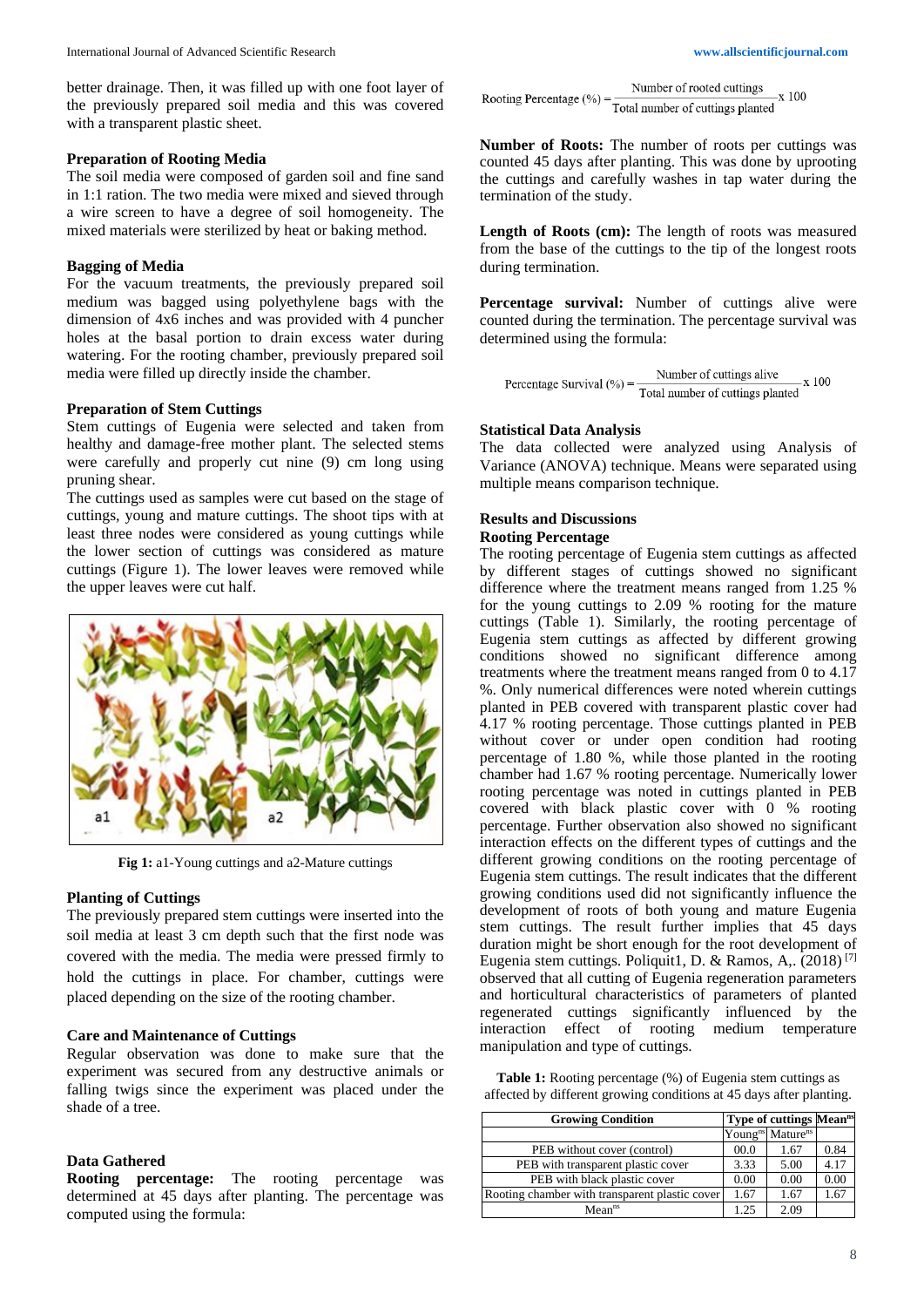### **Number of Roots**

The number of roots of Eugenia stem cuttings as affected by different growing conditions showed no significant difference among the treatment means on the different stages of Eugenia cuttings used where the treatment means ranged from 0.03 (young cuttings) to 0.05 (mature cuttings). On the other hand, significant differences were noted in terms of the growing conditions where cuttings planted in PEB covered with transparent plastic cover produced an average of 0.12 which were comparable with those cuttings planted in the rooting chamber covered with transparent plastic cover with an average of 0.03 as well as those of the control condition with an average of 0.02. Cuttings planted in PEB covered with black plastic cover did not produced roots as well as survived due to the absence of sunlight (Table 2).

Cameron *et al*., 2005 reported on their study about the type of cuttings, retention of more leaves/branches in cuttings have promoted rooting of *Cotinus coggygria cv.* 

Further observation showed no significant interaction effect of the different stages of cuttings and different growing conditions on the rooting of Eugenia stem cutting. The result can still be possibly attributed to the short duration that the 45 days may not be enough for the root development of Eugenia stem cuttings.

**Table 2:** Number of roots of Eugenia stem cuttings as affected by different growing conditions at 45 days after planting.

| <b>Growing Condition</b>                          |      | Type of cuttings Mean**                  |                   |
|---------------------------------------------------|------|------------------------------------------|-------------------|
|                                                   |      | Young <sup>ns</sup> Mature <sup>ns</sup> |                   |
| PEB without cover (control)                       | 00.0 | 0.03                                     | $0.02^{ab}$       |
| PEB with transparent plastic cover                | 0.10 | 0.13                                     | $0.12^{\rm a}$    |
| PEB with black plastic cover                      | 0.00 | 0.00                                     | 0.00 <sup>b</sup> |
| Rooting chamber with transparent plastic<br>cover | 0.03 | 0.03                                     | $0.03^{ab}$       |
| Mean <sup>ns</sup>                                | 0.03 | 0.05                                     |                   |

## **Length of Roots (cm)**

The length of longest roots of Eugenia stem cuttings as affected by different growing conditions showed no significant difference between the treatment means of the different stages of Eugenia cuttings used which have the same treatment mean of 0.01 for both young and mature cuttings. Similarly, no significant difference was also observed in terms of the different growing conditions where the length of longest roots ranged from 0 to 0.02 cm. further observations also showed no significant interaction effect on the stages of Eugenia cuttings and different growing conditions (Table 3).

The above result indicates that both the stages of cuttings and growing conditions did not have significant influence on the root development of Eugenia stem cuttings for the period of 45 days which might be short enough to enhance root development.

**Table 3:** Length (cm) of root of Eugenia stem cuttings as affected by different growing conditions at 45 days after planting.

| <b>Growing Condition</b>                 | Type of cuttings Mean <sup>ns</sup> |                             |      |
|------------------------------------------|-------------------------------------|-----------------------------|------|
|                                          | Young <sup>ns</sup>                 | <b>Mature</b> <sup>ns</sup> |      |
| PEB without cover (control)              | 00.0                                | 0.01                        | 0.01 |
| PEB with transparent plastic cover       | 0.02                                | 0.02                        | 0.02 |
| PEB with black plastic cover             | 0.00                                | 0.00                        | 0.00 |
| Rooting chamber with transparent plastic | 0.01                                | 0.01                        | 0.01 |
| cover                                    |                                     |                             |      |
| Mean <sup>ns</sup>                       | 0 O 1                               | 0.01                        |      |

#### **Percentage Survival**

The percentage survival of the experiment is presented in Table 4. The statistical analysis showed no significant difference between the treatment means of the different stages of Eugenia cuttings used where the treatment means ranged from 39.17 (young cuttings) to 46.23 (mature cuttings). On the other hand, the percentage survival was significantly affected by the different growing conditions where cuttings planted in PEB covered with transparent plastic cover produced more alive cuttings with 87.50 %. These were followed by the cuttings planted in the rooting chamber with 47.50%. The control/ambient condition had 35.84 % survival. In contrast, those cuttings planted in PEB covered with black plastic cover had 0% survival. This can be attributed to the absence of light under dark condition which affects the photosynthetic process needed for the growth and development of cuttings. McMullen, 2011 observed that percent regeneration of Eugenia stem cuttings is generally low and often cuttings require longer time to form adventitious roots compared to other plant species.

Table 4: Percentage survival (%) of Eugenia stem cuttings as affected by different growing conditions at 45 days after planting.

| <b>Growing Condition</b>                 | <b>Type of cuttings Mean**</b> |                      |                    |
|------------------------------------------|--------------------------------|----------------------|--------------------|
|                                          | Young <sup>ns</sup>            | Mature <sup>ns</sup> |                    |
| PEB without cover (control)              | 40.0                           | 31.67                | 35.84 <sup>b</sup> |
| PEB with transparent plastic cover       | 83.33                          | 91.67                | 87.50 <sup>a</sup> |
| PEB with black plastic cover             | 0.00                           | 0.00                 | 0.00 <sup>c</sup>  |
| Rooting chamber with transparent plastic | 33.33                          | 61.67                | 47.50 <sup>b</sup> |
| cover                                    |                                |                      |                    |
| Mean <sup>ns</sup>                       | 39.17                          | 46.23                |                    |

## **Conclusion**

The findings of the study showed that both stages of cuttings, whether young or mature cuttings as well as the different growing conditions did not significantly affect the rooting response in terms of the rooting percentage, number and length of roots, and percentage survival within 45 days after planting. It was indicated that either young or mature stem cuttings can be used as planting materials. This insignificant result however, can be attributed that 45 days period may be short enough to enhance the rooting performance of Eugenia stem cuttings. Hence, further study can also be recommended with longer duration period to possibly obtain better result.

## **References**

- 1. Cameron RW, Harrison-Murray RS, Campfort K, Kesters K, Knight LJ. The influence of branches and leaf area on rooting and development of Contnus coggygria cv. Royal Purple cuttings. Annals of Applied Biology, 2005. Int. Journal, https;//doi.Org/10.1111/ j.1744-7348.2001.tb00392
- 2. Gilman Edward F, Dennis G Watson. Fact Sheet ST-241 of Eugenia spp, 1993. https://hort.ifas.ufl.edu/
- 3. Hartmann HT, Kester DE, Davies FT, Jr Geneve RL. Plant propagation: principles and practices, 7th ed., Prentice Hall, New Jersey, USA, 2002.
- 4. Hartmann HT, Kester DE, Davies FT, Geneve RL. Plant Propagation, Principles and Practices. 6th ed. Prentice Hall: Upper Saddle River, New Jersey, 1996.
- 5. Lebrun A, Toussaint AN, Roggemans J. Description of Syzygium paniculatum Gaertn. 'Verlaine' and its propagation by stem cuttings. Sci Hortic. 1998; 75:103- 111